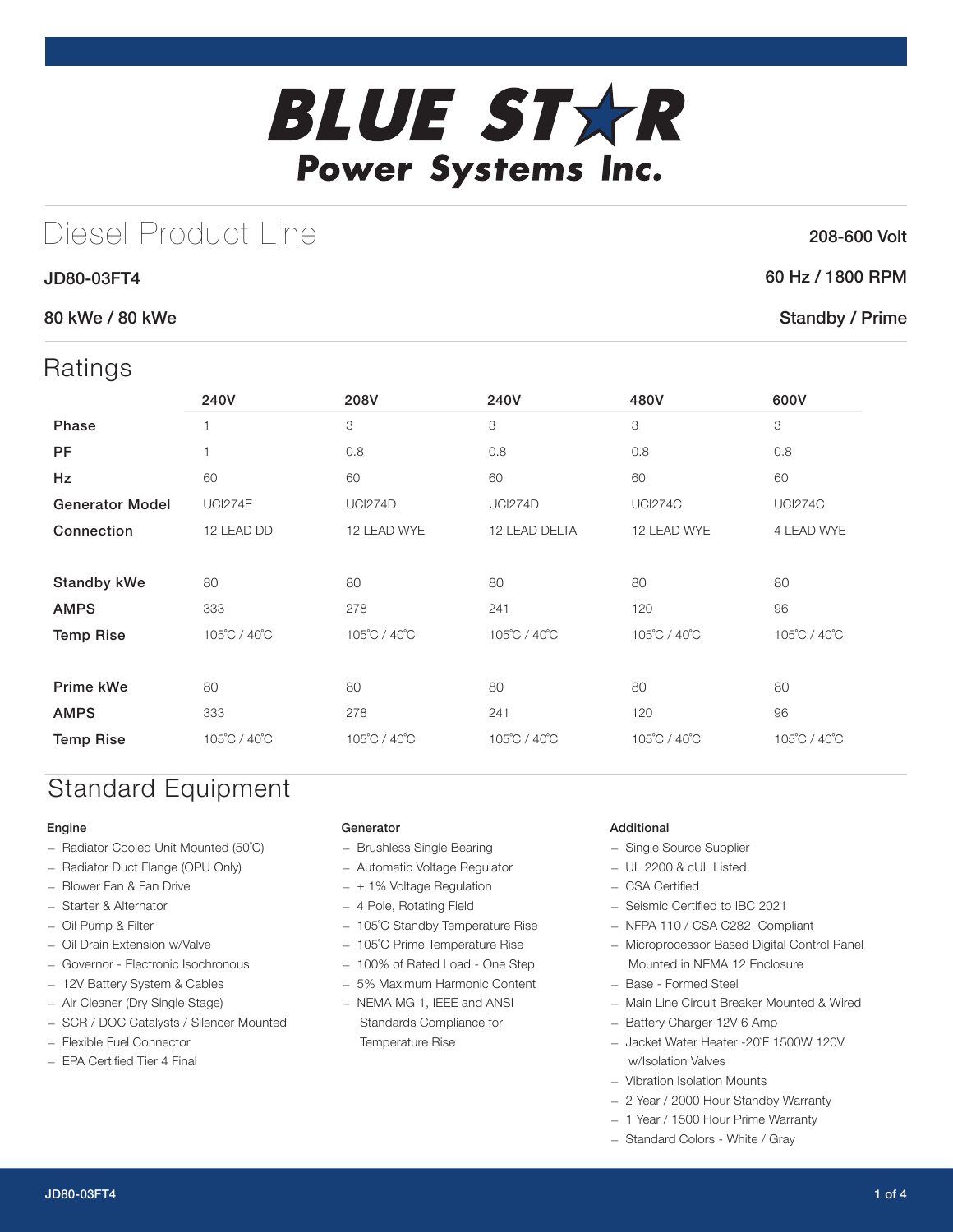#### 80 kWe / 80 kWe



## Application Data

| Engine                                                                   |                    |                                      |                                                |
|--------------------------------------------------------------------------|--------------------|--------------------------------------|------------------------------------------------|
| Manufacturer:                                                            | John Deere         | Displacement - Cu. In. (lit):        | 275 (4.50)                                     |
| Model:                                                                   | 4045HFG04          | Bore - in. (cm) x Stroke - in. (cm): | 4.20 (10.6) $\times$ 5.00 (12.7)               |
| Type:                                                                    | 4-Cycle            | Compression Ratio:                   | 17.0:1                                         |
| Aspiration:                                                              | Turbo Charged, CAC | Rated RPM:                           | 1800                                           |
| <b>Cylinder Arrangement:</b>                                             | 4 Cylinder Inline  | Max HP Stby (kWm):                   | 133 (99.2)                                     |
| <b>Exhaust System</b>                                                    |                    | Standby                              | Prime                                          |
| Gas Temp. (Stack): °F (°C)                                               |                    | 910 (488)                            | 910 (488)                                      |
| Gas Volume at Stack Temp: CFM (m <sup>3</sup> /min)                      |                    | 533 (15.1)                           | 533(15.1)                                      |
| Maximum Allowable Exhaust Restriction: in. H2O (kPa)                     |                    | 20.0(5.00)                           | 20.0(5.00)                                     |
| <b>Cooling System</b>                                                    |                    |                                      |                                                |
| Ambient Capacity of Radiator: °F (°C)                                    |                    | 122 (50.0)                           | 122 (50.0)                                     |
| Maximum Allowable Static Pressure on Rad. Exhaust: in. H2O (kPa)         |                    | 0.50(0.12)                           | 0.50(0.12)                                     |
| Water Pump Flow Rate: GPM (lit/min)                                      |                    | 65.0 (245)                           | 65.0 (245)                                     |
| Heat Rejection to Coolant: BTUM (kW)                                     |                    | 3,529(61.8)                          | 3,529(61.8)                                    |
| Heat Rejection to CAC: BTUM (kW)                                         |                    | 740 (13.0)                           | 740 (13.0)                                     |
| Heat Radiated to Ambient: BTUM (kW)                                      |                    | 1,673 (29.3)                         | 1,673 (29.3)                                   |
| <b>Air Requirements</b>                                                  |                    |                                      |                                                |
| Aspirating: CFM (m <sup>3</sup> /min)                                    |                    | 226 (6.40)                           | 226 (6.40)                                     |
| Air Flow Required for Rad. Cooled Unit: CFM (m <sup>3</sup> /min)        |                    | 9,717 (275)                          | 9,717 (275)                                    |
| Air Flow Required for Heat Exchanger/Rem. Rad. CFM (m <sup>3</sup> /min) |                    |                                      | Consult Factory For Remote Cooled Applications |
| <b>Fuel Consumption</b>                                                  |                    |                                      |                                                |
| At 100% of Power Rating: gal/hr (lit/hr)                                 |                    | 6.05(22.9)                           | 6.05(22.9)                                     |
| At 75% of Power Rating: gal/hr (lit/hr)                                  |                    | 4.61(17.5)                           | 4.61 (17.5)                                    |
| At 50% of Power Rating: gal/hr (lit/hr)                                  |                    | 3.32 (12.6)                          | 3.32(12.6)                                     |
| DEF Consumption (% of fuel consumption)                                  |                    | $\pm$ 4.30%                          | $\pm$ 4.30%                                    |
| <b>Fluids Capacity</b>                                                   |                    |                                      |                                                |
| Total Oil System: gal (lit)                                              |                    | 3.88(14.7)                           | 3.88(14.7)                                     |
| Engine Jacket Water Capacity: gal (lit)                                  |                    | 2.25(8.50)                           | 2.25(8.50)                                     |
| System Coolant Capacity: gal (lit)                                       |                    | 6.75(25.6)                           | 6.75(25.6)                                     |
| DEF Tank Capacity: gal (lit)                                             |                    | 3.80(14.3)                           | 3.80(14.3)                                     |

Deration Factors: Rated Power is available up to 8,400 Ft (2560m) at ambient temperatures to 122˚F (50˚C). Consult factory for site conditions above these parameters.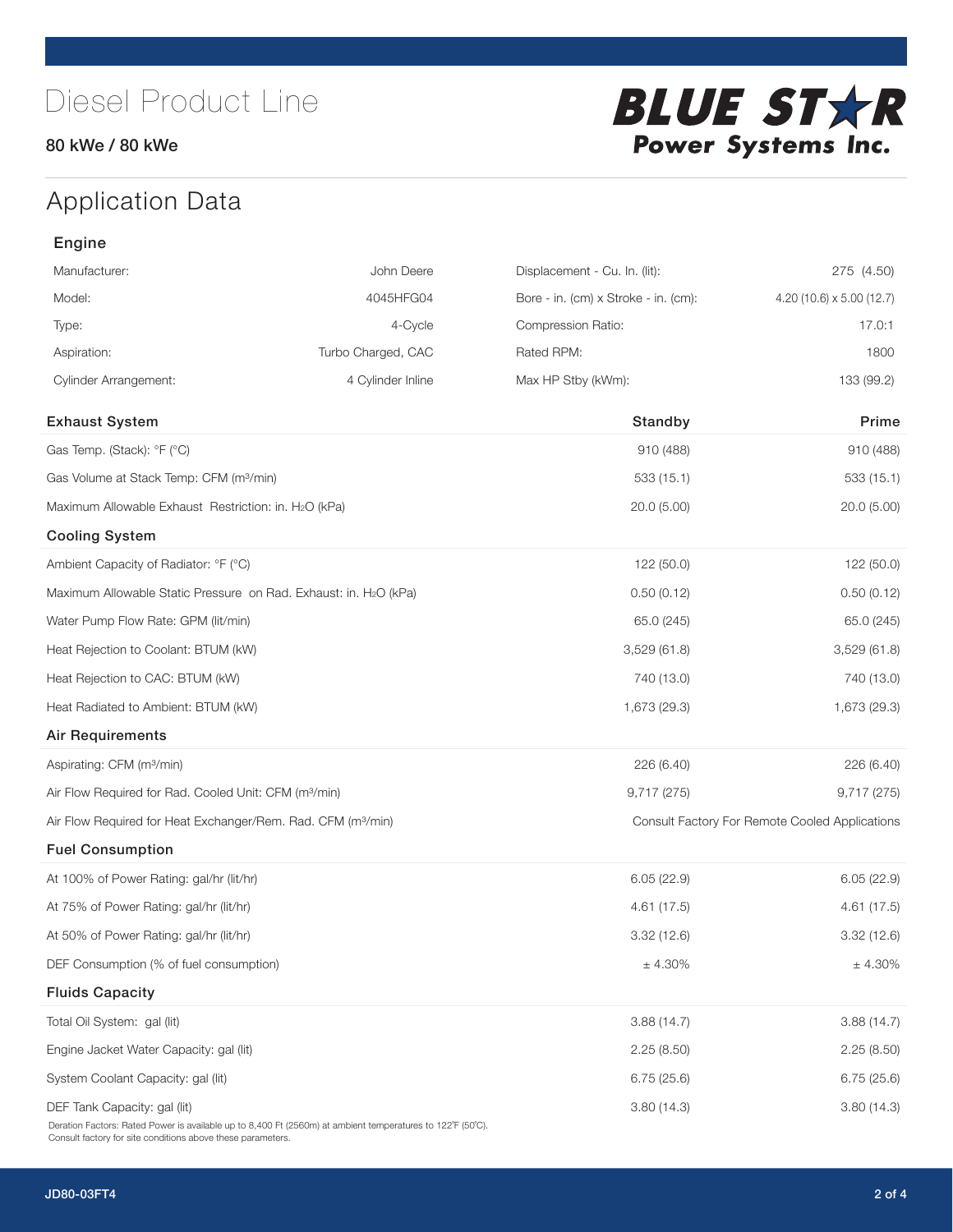## Diesel Product Line

#### 80 kWe / 80 kWe



## DCP7310 Control Panel

#### Standard Features

- Digital Metering
- Engine Parameters
- Generator Protection Functions
- Engine Protection
- CAN Bus (J1939) ECU Communications
- Windows-Based Software
- Multilingual Capability
- Remote Communications to DSE2548 Remote Annunciator
- 8 Programmable Contact Inputs
- 10 Contact Outputs
- RS485 Communicator Interface
- cULus Listed, CE Approved
- Event Recording
- IP 65 rating (with supplied gasket) offers increased resistance to water ingress
- NFPA 110 Level 1 Compatible

## Weights / Dimensions / Sound Data

|         | L x W x H                    | <b>Weight Ibs</b> |  |  |
|---------|------------------------------|-------------------|--|--|
| OPU     | $90 \times 54 \times 66$ in  | 3,850             |  |  |
| Level 1 | $108 \times 54 \times 70$ in | 4.450             |  |  |
| Level 2 | $108 \times 54 \times 70$ in | 4.525             |  |  |
| Level 3 | $138 \times 54 \times 70$ in | 4.725             |  |  |
|         |                              |                   |  |  |

Please allow 6-12 inches for height of exhaust stack.

|            | Full Load<br>No Load |        |
|------------|----------------------|--------|
| <b>OPU</b> | 73 dBA               | 77 dBA |
| Level 1    | 71 dBA               | 73 dBA |
| Level 2    | 68 dBA               | 70 dBA |
| Level 3    | 63 dBA               | 65 dBA |



STOP MANUAL OPTION AUTO ALARM START

[AUTO]

**BLUE STAR** Power Systems Inc.

Manual Mode Button and Indicator United States and Indicator United States and Indicator United States and Indicator United States and Indicator United States and Indicator United States and Indicator United States and Ind Configurable Button -  $\Box$  Auto Mode Button and Indicator

DIGITAL CONTROL PANEL

Module Display  $\Box$ 

 $\bullet$  $\bullet$  $\bullet$ 

 $\circledcirc$ 

Menu Navigation

Open Generator (Manual Mode Only)

Generator Breaker LED

Stop / Reset Mode Button and Indicator

 $\bullet$   $\circ$   $\bullet$ 

 $\sigma$ 

՟Պ

Close Generator (Manual Mode Only)

Generator Available LED

- Start Button

 $\blacksquare$